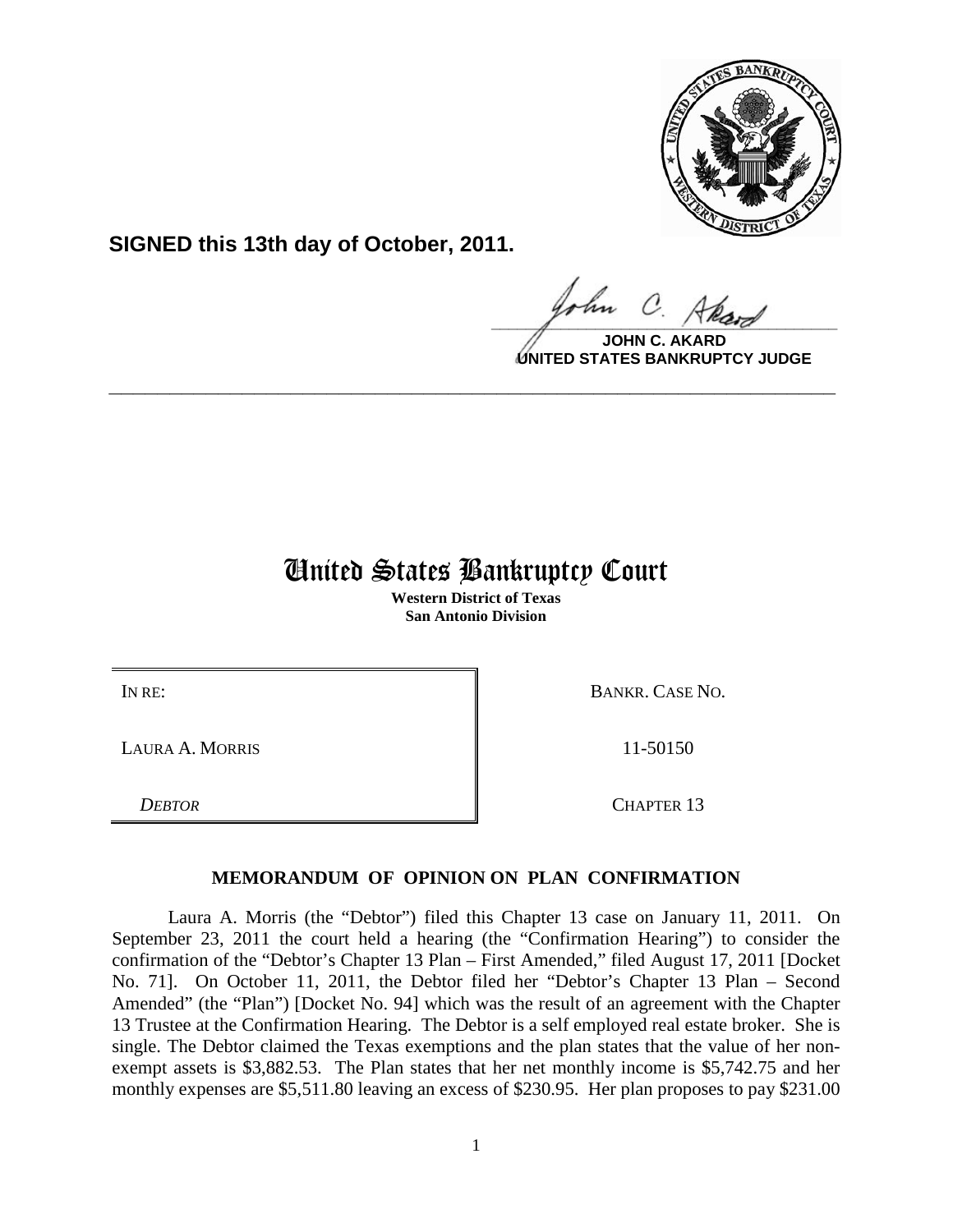per month for 60 months (or less if all creditors are paid in full as described below). She has cancelled a vehicle lease and surrendered the vehicle to Toyota Motor Credit. The Plan provides that she will pay \$4[1](#page-1-0)4.05 per month direct to Ford Motor Credit on another vehicle.<sup>1</sup> Neither the Chapter 13 Trustee nor the objecting creditor challenged these recitations in the Plan.

The plan contains the following supplemental provisions:

"(1). The Debtor shall sell the real property, together with all improvements thereon, located at 6500 US Hwy 281, Spring Branch, Texas 78070 (the "Property"). *By agreement with the Chapter 13 Trustee reached at the confirmation hearing held on September 23, 2011, Debtor has agreed to sell the property within 24 months from the date of confirmation*<sup>[2](#page-1-1)</sup>; (2). Pursuant to 11 U.S.C. §1322(b)(3), any default under the notes secured by valid liens upon the Property shall be cured, including any acceleration of maturity provided by the notes, by paying the full amount due and owing to Security State Bank or its assignee(s) (Bulverde Security, LLC) from the sales proceeds realized from the sale of the Property, during the term of the Debtor's Chapter 13 Plan; (3). Notwithstanding any contrary provisions set forth in the notes secured by valid liens upon the Property, post-petition interest shall accrue and be paid on the allowed amount of the claim(s) of Security State Bank or its assignee(s) (Bulverde Security, LLC) using the current the Wall Street Journal Prime Rate (3.25%) plus 2% (i.e. at the rate of 5.25% per annum), until paid in full during the term of the Debtor's Chapter 13 Plan; (4). Attorney's Fees, costs of collection, or other amounts alleged to be due and owing to Security State Bank or its assignee(s) (Bulverde Security, LLC) shall be paid in the amount(s) allowed by the Bankruptcy Court from the sales proceeds realized from the sale of the Property, during the term of the Debtor's Chapter 13 Plan; (5). Notwithstanding the foregoing provisions, all sums due and owing to the Comal County Tax Assessor/Collector at time of the closing of the sale of the Property shall be paid in full prior to the payment of the claim of Security State Bank or its assignee(s) (Bulverde Security, LLC); (6). After payment of the county ad valorem taxes and mortgage indebtedness, the remaining sales proceeds will be used to pay 100% of the allowed general unsecured claims in the Debtor's case; (7). Liabilities which are joint with the Debtor's former spouse, Jeffrey S. Cumming, shall be paid out of the proceeds from the sale of the homestead in accordance with the parties' Final Decree of Divorce; (8). The claim of Barton and Nancy Dailey shall [be] paid in full at closing out of Joint Owner Jeffrey S. Cumming's share of the net proceeds from the sale of the Property as provided by the Stipulation filed herein on July 21, 2011 (Docket No. 65)."<sup>[3](#page-1-2)</sup>

An objection to confirmation was filed by Bulverde Security, LLC ("Bulverde") [Docket No. 85]. Apparently any concerns the Chapter 13 Trustee had concerning the Plan were resolved by the in court announcement that the Debtor would have 2 years, rather than the 5 years, to sell the Property.

ı

<span id="page-1-0"></span> $<sup>1</sup>$  Payments made directly to a creditor by the Debtor are often referred to as being paid "outside of the plan."</sup>

<span id="page-1-1"></span><sup>&</sup>lt;sup>2</sup> The First Amended Plan had provided that the Property would be sold during the five year term of the plan.<br><sup>3</sup> The "Property" consists of two parcels, a 6.165 acre tract and an 11.381 acre tract, or a total of 17.556

<span id="page-1-2"></span>the 27.481 acre tract. A plat of the parcels is attached to Exhibit D-1. The decree of divorce described below refers to the 11.381 acre tract as 6450 US Highway 281 N and to the 6.165 acre tract at 6500 US Highway 281 N.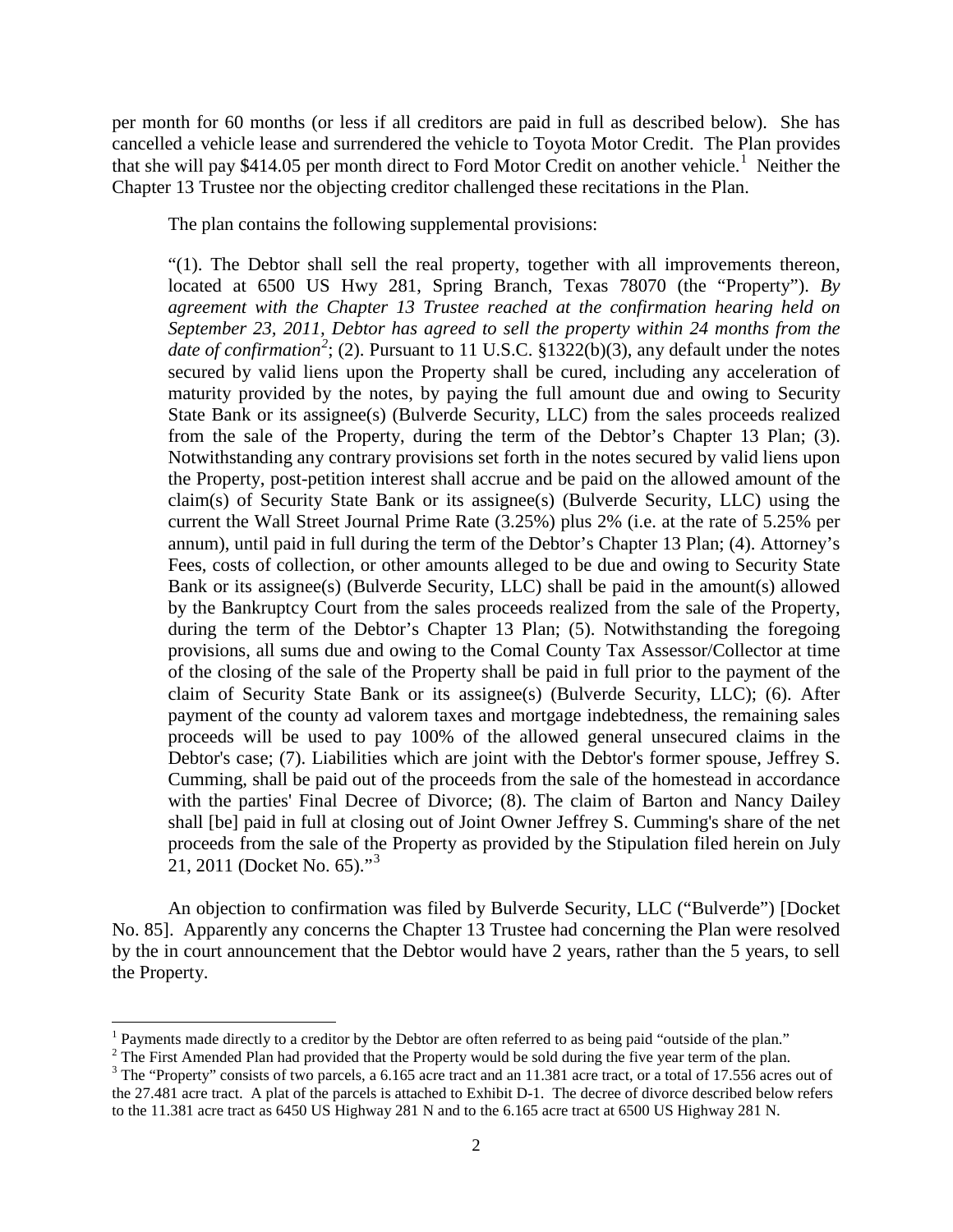The thrust of the Plan is the Debtor's belief that the Property can be sold for an amount sufficient to pay in full her debts and a debt of her former husband. The concern which the court must address is whether there is sufficient equity in the Property to provide adequate protection for the interests of creditors holding liens on the Property.

Background: On December 13, 2000 Jeffrey S. Cumming and wife, Laura M. Cumming (she is now known as Laura A. Morris and is the Debtor in this Chapter 13 case) executed a note for \$746,655.00 payable to Security State Bank and Trust, Fredericksburg, Texas (the "Bank") in monthly installments of \$6,966.75 per month beginning January 13, 2001 [Exhibit M-1<sup>[4](#page-2-0)</sup>]. The note provides for a fluctuating interest rate on a three year basis, so the amount of the monthly payments fluctuates accordingly. The note is secured by a Deed of Trust on 27.481 acres out of the Simon Freechild Survey No. 75, Abstract 153, Comal County, Texas described by metes and bounds [Exhibit M-2]. On page 6, the Deed of Trust recites that to the extent of \$581,655.00 it is in renewal and extension of a mechanic's lien contract between the borrowers and Cumming Homes, Inc., and to the extent of \$165,000.00 it is in renewal and extension of a vendor's lien on the property.

On May 9, 2001 the same parties executed a Second Lien Real Estate Note to the Bank for \$24,000.00 payable at the rate of \$208.60 per month [Exhibit M-3]. The interest rate on this note fluctuates similarly to the interest rate on the first lien note. The note is secured by a Deed of Trust on the 27.481 acre parcel of land [Exhibit M-4]. Testimony at the Confirmation Hearing showed that the purpose of the second lien note was to pay ad valorem taxes on the Property.

By a Release of Lien dated June 18, 2007, but acknowledged on January 6, 2011, the Bank released from the first lien, a 10.004 acre parcel of the 27.481 tract [Exhibit M-[5](#page-2-1)].<sup>5</sup>

On July 28, 2008, the same parties executed an Extension of Real Estate Note and Liens relating to the first lien note. The extension recited that the present unpaid balance was \$583.636.63 which was to be paid in monthly installments of \$5,962.79 [Exhibit M-7]. The monthly installments would fluctuate with changes in the interest rate. The extension recited that it was secured by the 27.481 acre tract and did not mention the release of the 10.004 acre parcel. The extension recites that the property is commonly known as "6500 Hwy 281 North, Spring Branch, TX 78070."

On August 5, 2009 Laura Morris Cumming (the Debtor) and Jeffrey Spence Cumming were divorced by judgment of the 274<sup>th</sup> Judicial District Court of Comal County, Texas [Exhibit] M-8]. The divorce decree refers to two parcels of property, as follows:

1. "Real property located at 6450 US Highway 281 N., Spring Branch, Texas 78070, being 11.38 acre tract of land out of 27.481 acre tract recorded in doc #9906006496 of the official public records of Comal County, Texas in the Simon Freechild Survey no. 75, Abstract no. 153, Comal County, Texas. Court ORDERS this property to be listed for sale, sold, sales commission will be paid to CHI Real Estate in the amount of 3% of the

 $\overline{\phantom{0}}$ 

<span id="page-2-0"></span><sup>4</sup> The numbers on Bulverde's exhibits are preceded by the letter M. The numbers on the Debtor's exhibits are preceded by the letter D.

<span id="page-2-1"></span> $5$  There was no evidence of a release of the second lien on the 10.004 acre tract.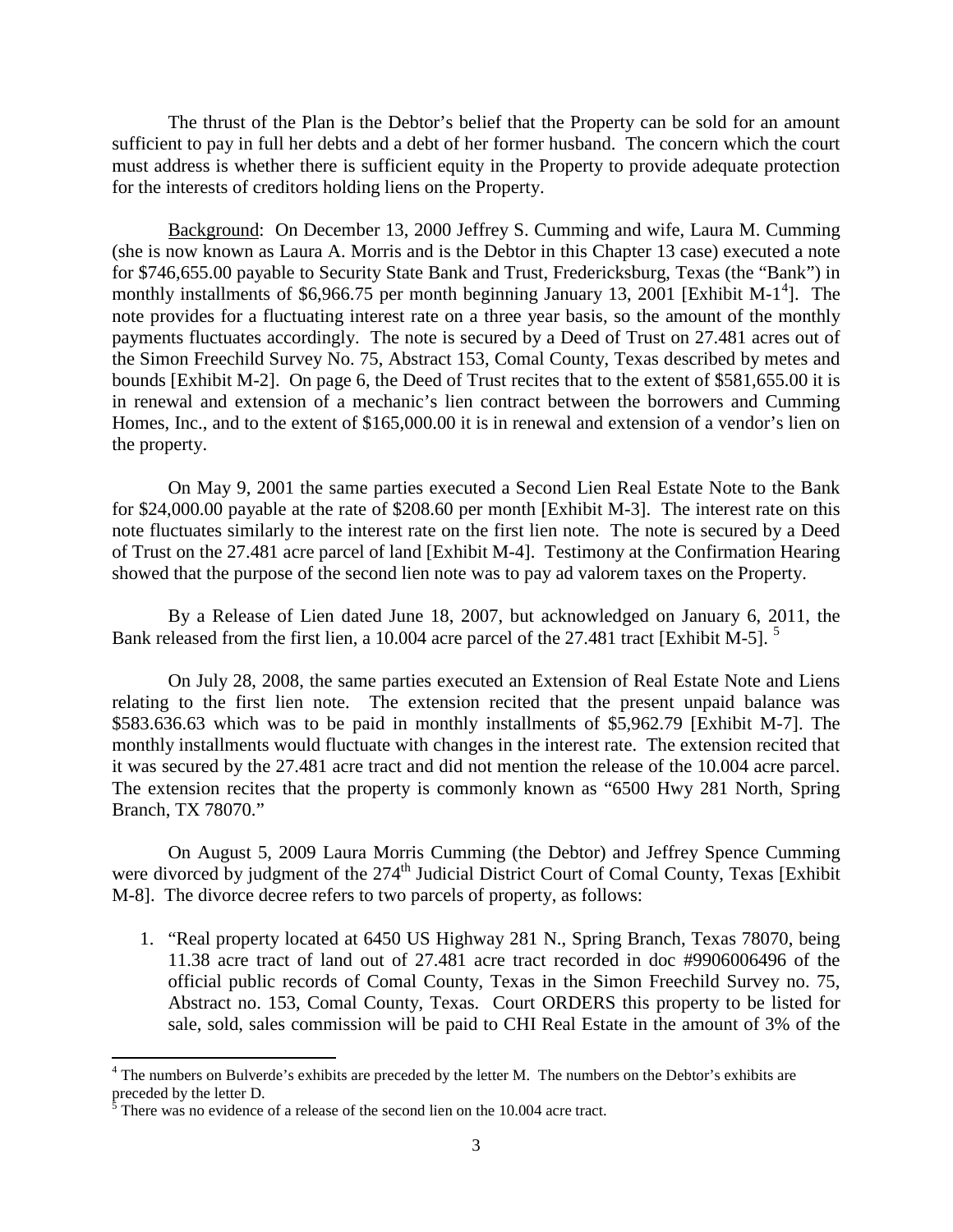sales price, and all proceeds after paying off the mortgage debts, outstanding property taxes, closing costs and any outstanding debt connected with this property to be split 50/50 between Husband and Wife.

2. Real property located at 6500 US Highway 281 N., Spring Branch, TX 78070, being 6.165 acre tract of land out of 27.481 acre tract recorded in doc #9906006496 of the official public records of Comal County, Texas in the Simon Freechild Survey no. 75, Abstract no. 153, Comal County, Texas. Court ORDERS this property to be listed for sale, sold, sales commission will be paid to CHI Real Estate in the amount of 1% of the sales price and all proceeds after paying off the mortgage debts, outstanding property taxes, closing costs and any outstanding debt connected with this property to be split 50/50 between Husband and Wife. Any revenues made from a property lease, use agreement or previous lease settlement on this property prior to this date will be split 50/50 between Husband and Wife. The Wife is permitted to reside on and office out of this property until it's sold and will be responsible for the utilities used in the 1800 s.f. single story building on the property during this time of possession. The Husband is prohibited from entering this property without being invited and/or scheduled necessary visitation with notice for this will be the Wife's residence and place of business."

The decree also provides that the Wife (the Debtor) is to receive 15% of the Husband's USAF retirement until both of the properties are sold and until her "20 units in Light Records are sold and funded for at least \$100,000." In her schedules, [Exhibit M-16] the Debtor lists "20 Shares – in Light Records, LLC" at no value. The only income listed on her schedule of current income is \$5,742.75 from her business. There is no mention of her receiving money from her former husband's UASF retirement. Her schedule of assets lists "CHI Real Estate, Inc. (100% owner)" with a value of \$390.00.

On December 29, 2010 the Bank placed hazard insurance policies on the Property because the Debtor apparently had not maintained insurance on the Property [Exhibit M-[6](#page-3-0)]<sup>6</sup>.

The Property was posted for foreclosure sale on February 1, 2011. The Debtor filed this Chapter 13 case on January 11, 2011, effectively preventing the foreclosure sale.

On July 15, 2011, the Bank filed a motion to be relieved from the automatic stay so that it could foreclose on the Property [Docket No 59]. The motion stated that the principal amount due on Note #1 was \$629,032.76 and on Note #2 was \$15,932.80. After some preliminary hearings, the motion was denied because the Bank no longer owned the notes and liens [Docket No. 92].

On July 22, 2011, the Bank assigned the notes and liens of December 13, 2000 and May 9, 2001 on the 27.481 Acres, excepting the 10.004 acre tract that had been released, to Bulverde [Exhibit M-9].

ı

<span id="page-3-0"></span> $6$  Bulverde's list of exhibits states that the date was December 30, 2007, but the documents in the exhibit are dated December 30, 2010.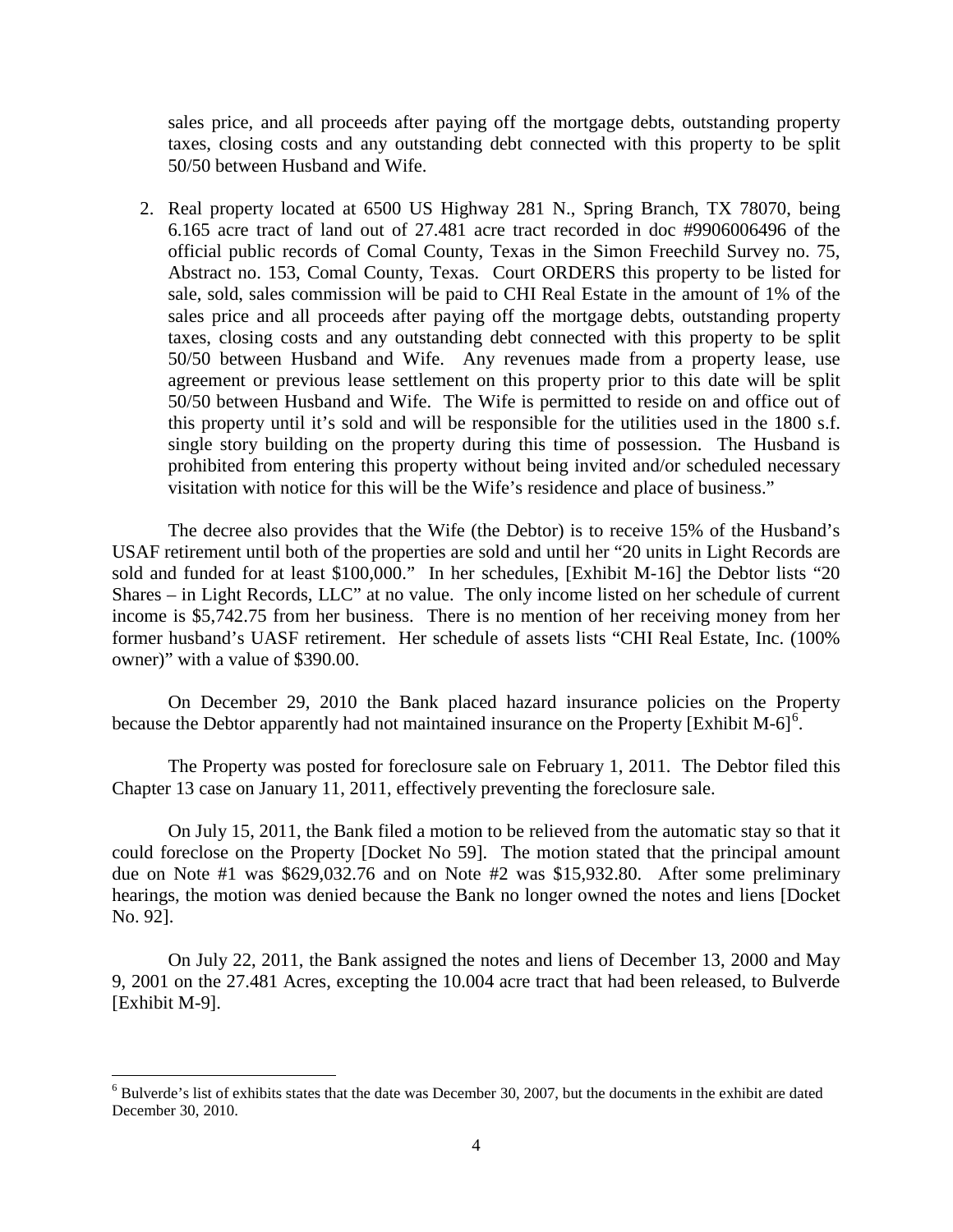Value of the Property: The Property consists of two parcels. One is an 11.381 acre parcel upon which a residence and a number of other buildings are located. The other is a 6.165 acre parcel upon which two commercial buildings are located. There is an easement across the 6.165 acre parcel for access to the other parcel [See the plat which is the last item in Exhibit D-1].

On March 2, 2009, the Debtor and her then husband executed a listing agreement with CHI Real Estate, Inc. (the Debtor's company) on the Property for \$2,200,000 [Exhibit D-1]. On November 3, 2011, they executed an amendment lowering the price to \$1,998,000 [Exhibit D-1]. Both listings contemplated the sale of the Property as a unit or in two parcels.

On her Schedule of Real Property, the Debtor listed property as jointly owned by husband and wife with a total value of \$1,842.660 [Exhibit M-16]. During her testimony at hearing, the Debtor did not give any further indication of her opinion of the value of the property other than to say she planned to sell it and pay all of her creditors in full.

Darryl Petitt, a qualified appraiser, concluded that the Property has a market value of \$2,500,000. His appraisal report [Exhibit D-8] contains a good description of the Property and the seven buildings located on it.

The Comal County Central Appraisal District shows the Property as having a fair market value of \$1,669,500 [Exhibit D-7 and Mr. Petitt's appraisal report].

Wayne Lightfoot, a Real Estate Broker, did not present an appraisal report. He opined that he would recommend listing the property for sale at \$525,000 for the commercial property and \$698,000 for the residential property for a total price of \$1,223,000.

Effective July 22, 2011 Bulverde insured the buildings on the Property for various risks with a value of \$1,287,000 [Exhibit M-10]. Adding the value of the two large parcels of land would indicate that Bulverde values this Property at close to \$1,700,000.

## Claims:

Claim No. 1 filed by Ford Motor Credit Company is for \$20,282.35 on a vehicle contract signed by the Debtor. Her plan proposes for her to make the regular contract monthly payments on this obligation directly to Ford Motor Credit Company.

Claim No. 2 filed by Department Stores National Bank/Macy's is for \$128.31. The account is in the Debtor's name.

Claim No. 3 filed by Toyota Motor Credit Corporation is for \$25,024.50. The Debtor has rejected this vehicle lease and states that she has returned the vehicle. On September 2, 2011 the Chapter 13 Trustee filed an objection to this claim [Docket No. 81].

Claim No. 4 filed by Comal County is for \$78,123.27 for 2010 and estimated 2011 ad valorem taxes on the Property.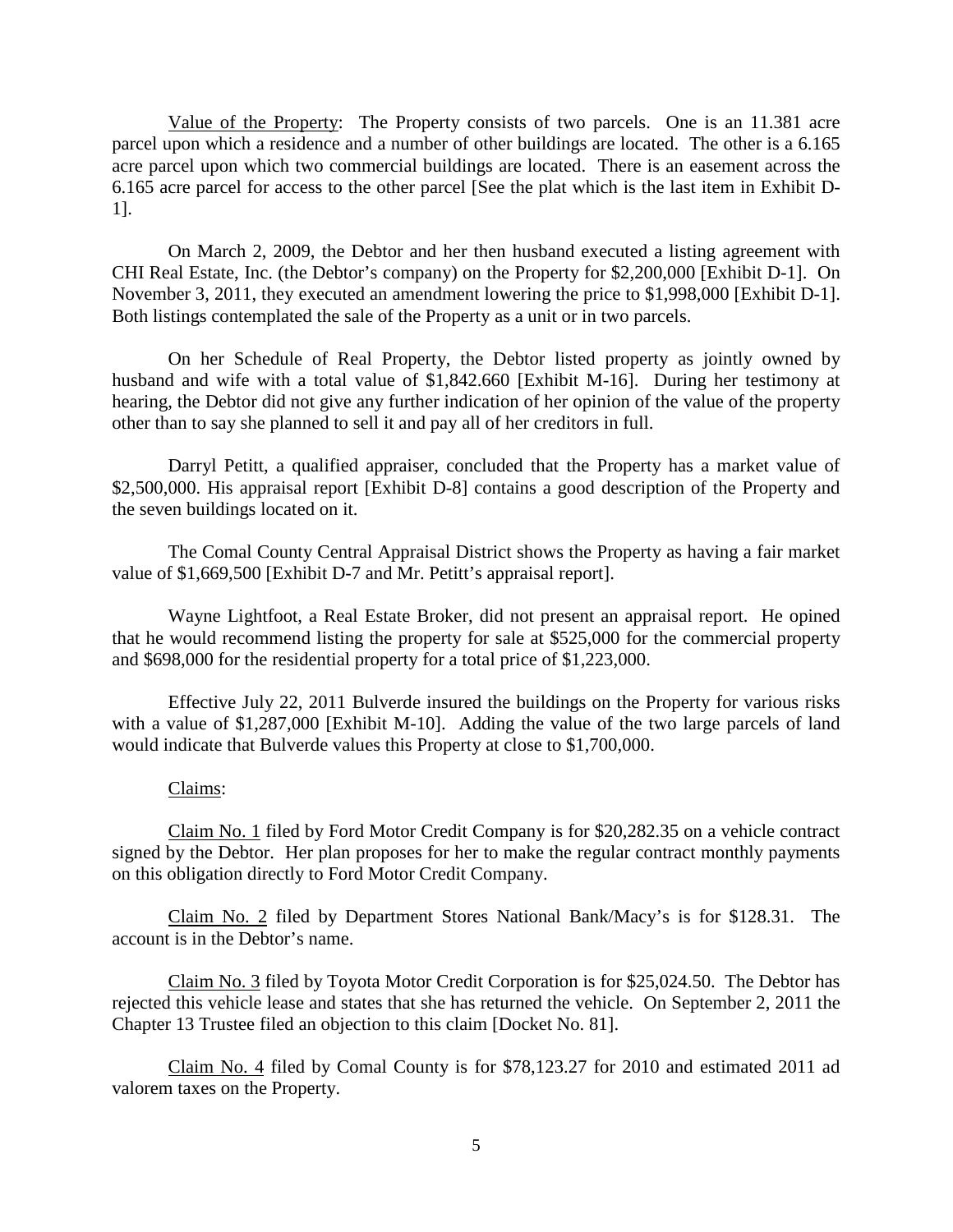Claim No. 5 filed by Candica LLC is for \$456.61 charges on a Capital One credit card. The account is in the Debtor's name.

Claim No. 6 filed by American Express Centurion Bank is for \$ \$46,782.64 for credit card charges. The account is in the Debtor's name.

Claim No. 7 filed by Barton and Nancy Dailey is for \$117,229.12 against Jeffrey S. Cumming, Laura M. Cumming and Up & Cumming Ministries d/b/a Rivers of Life Church (the "Church"). This is the subject matter of Cause No. 2009-8-CI-10992 in the  $73<sup>rd</sup>$  Judicial District Court of Travis County, Texas. A Notice of Lis Pendens has been filed against the Property because the Daileys are seeking the imposition of a lien on the Property. On April 12, 2011, the Debtor removed the state court suit to the Bankruptcy Court, where it is Adversary Proceeding 11-05052 [Docket No. 34]. By a stipulation filed in this case on July 21, 2001 [Docket No. 65], between the Debtor, Jeffrey S. Cumming and Church; Mr. Cumming and the Church agree to pay all amounts due to Mr. and Mrs. Dailey. They further agree that when the Property is sold, the Daileys will be paid out of Mr. Cumming's share of the sales proceeds directly by the title company closing the sale. The Daileys are not a party to the stipulation. On June 21, 2011 the court approved an agreement between the Debtor and the Daileys to extend to September 30, 2011 the time for the Daileys to file an objection to the dischargeability of their claim against the Debtor [Docket Nos. 49 and 52]. At the confirmation hearing, the Debtor's attorney and the Daileys' attorney announced an agreement to further extend that date because, if the Daileys are paid from a sale of the property, the matter of dischargeability is moot. The court approved the extension.

Claim No. 8 filed by Norman and Trayce Stone is for \$80,992.28 against Cumming Homes, Inc. as a result of an August 25, 2009 Judgment of the  $207<sup>th</sup>$  Judicial District Court of Comal County, Texas in cause No. C-2006-0850-B. On May 18, 2010 the Stones filed cause No. 2010 CI-08379 in the 57<sup>th</sup> Judicial District Court of Bexar County, Texas against Jefferey Spence Cumming and Laura Morris asserting that they disposed of the assets of Cumming Homes, Inc. in fraud of the Stones. On April 12, 2011, the Debtor removed the state court suit pending in Bexar County to the Bankruptcy Court, were it is Adversary Proceeding 11-05051 [Docket No. 33]. On June 21, 2011 the court approved an agreement between the Debtor and the Stones to extend to September 30, 2011 the time for the Stones to file an objection to the dischargeability of their claim against the Debtor [Docket Nos. 50 and 51]. At the confirmation hearing, the Debtor's attorney and the Stones' attorney announced an agreement to further extend that date because, if the Stones are paid from a sale of the property, the matter of dischargeability is moot. The court approved the extension.

Claim No. 9 was filed by Bulverde Security, LLC "as assignee and successor-in-interest to Security State Bank & Trust." The claim is secured by the above described liens on the Property. "As of August  $11<sup>th</sup>$ , 2011, the claim equals \$741,052.25 (which represents \$644,965.56 in outstanding principal and post-petition interest in the amount of 96,086.69 but excludes attorneys fees and expenses to which Claimant is also entitled and which Claimant estimates to be in an amount in excess of \$16,500.00 as of August  $11^{th}$ , 2011). In addition,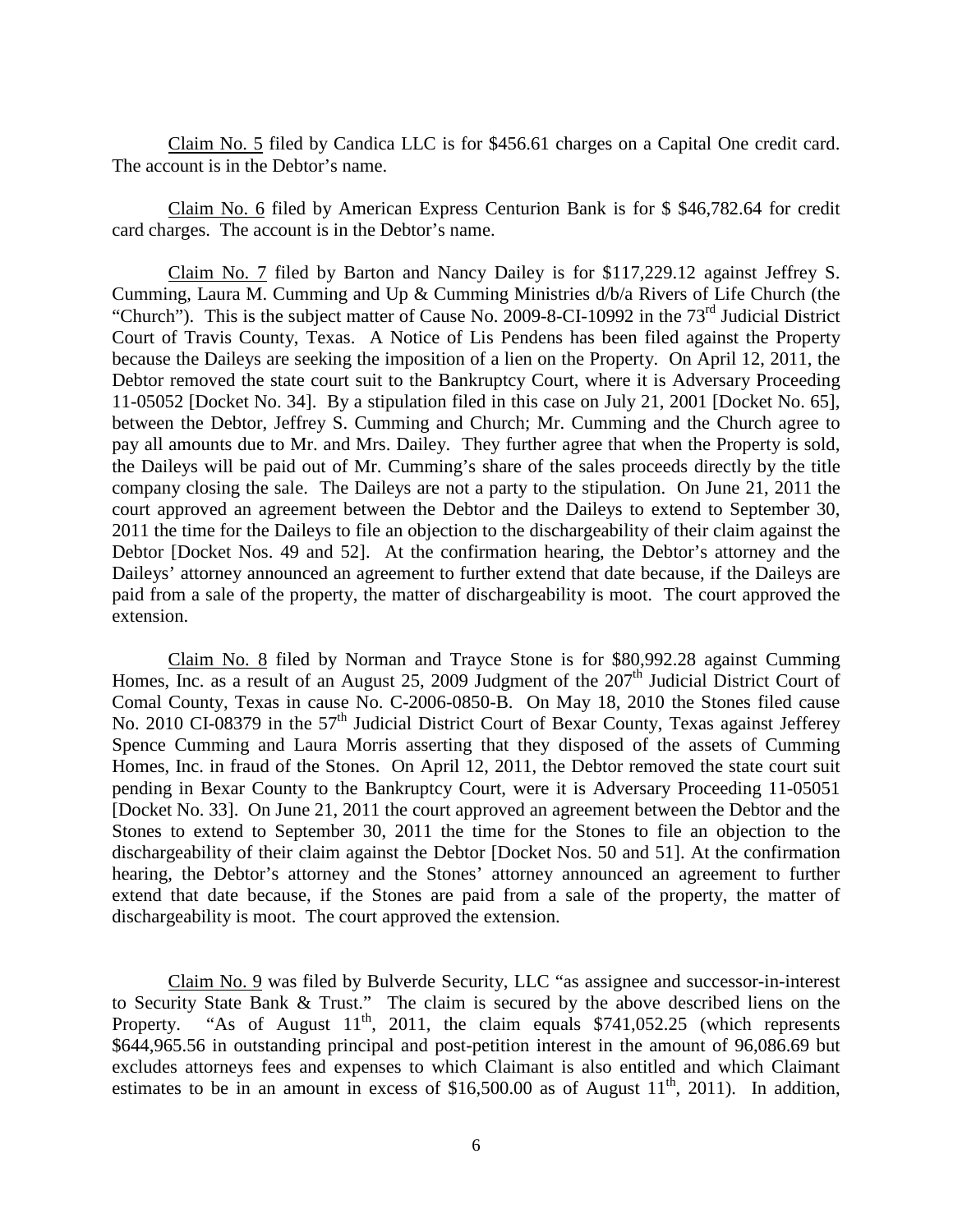interest continues to accrue at the rate of \$318.05 per day and attorneys fees and expenses also continue to accrue."

Other matters: At the Confirmation Hearing, the Debtor testified that she had shown the Property to numerous parties, but they had not been able to secure financing to purchase the Property.

Also at the confirmation hearing, the Debtor testified that on August 1, 20ll, she leased the house on the Property for 12 months at a rental of \$3,000 per month. She stated that the rental for the first two months had been spent in repairs on the house but she hoped to save the rent payments to apply to the ad valorem taxes on the property. The Debtor uses a portion of one of the commercial buildings for her real estate office. She does not pay rent to herself.

The Objection to Confirmation filed by Bulverde [Docket No. 85] asserts that the Debtor's plan is not feasible and has not been proposed in good faith.

Confirmation standards: Section 1325 of the Bankruptcy Code provides that the court "shall" confirm the plan if the requirements of that section are met. The word "shall" is mandatory, so the court has limited discretion in confirming a plan. The requirements are set out in subdivision (a) of that section. The court will discuss those requirements.

- (1) "[T]he plan complies with the provisions of this chapter and with the other applicable provisions of this title." The objectors make no suggestion that the plan does not comply with these factors, so this requirement is met.
- (2) "[A]ny fee, charge, or amount required … to be paid before confirmation, has been paid." There is no indication that the Debtor has not paid the required fees, so this requirement has been met.
- (3) "[T]he plan has been proposed in good faith and not by any means forbidden by law." Bulverde asserts that the Plan has not been proposed in good faith, but it offered no evidence to support that assertion. Undoubtedly Bulverde would like to foreclose on the Property relating to its recently acquired notes, but the Plan gives the Debtor an opportunity to recover what equity there is in the Property for her benefit, rather than the benefit of Bulverde. The Plan and the Debtor's testimony clearly indicate that the Debtor is making a good faith effort to sell the Property and to pay her creditors (including Bulverde) in full. There is no evidence that the Plan has been proposed by any means forbidden by law. Thus this requirement has been satisfied.
- (4) "[T]he value, as of the effective date of the plan, of property to be distributed under the plan on account of each allowed unsecured claim is not less than the amount that would be paid on such claim if the estate of the debtor were liquidated under chapter 7 of this title on such date." The Plan proposes to pay all of the Debtor's unsecured creditors in full. They would not receive more, and would probably receive less, in a Chapter 7. Thus this requirement has been satisfied.
- (5) "[W]ith respect to each allowed secured claim provided for by the plan" the statute offers three alternatives. The first is that the holder of the claim has accepted the plan. The Plan proposes direct payments to Ford Motor Credit Company to pay its claim in full. Ford has not objected to the Plan and is assumed to have agreed to the plan. Another alternative is to surrender the collateral to the creditor; this was done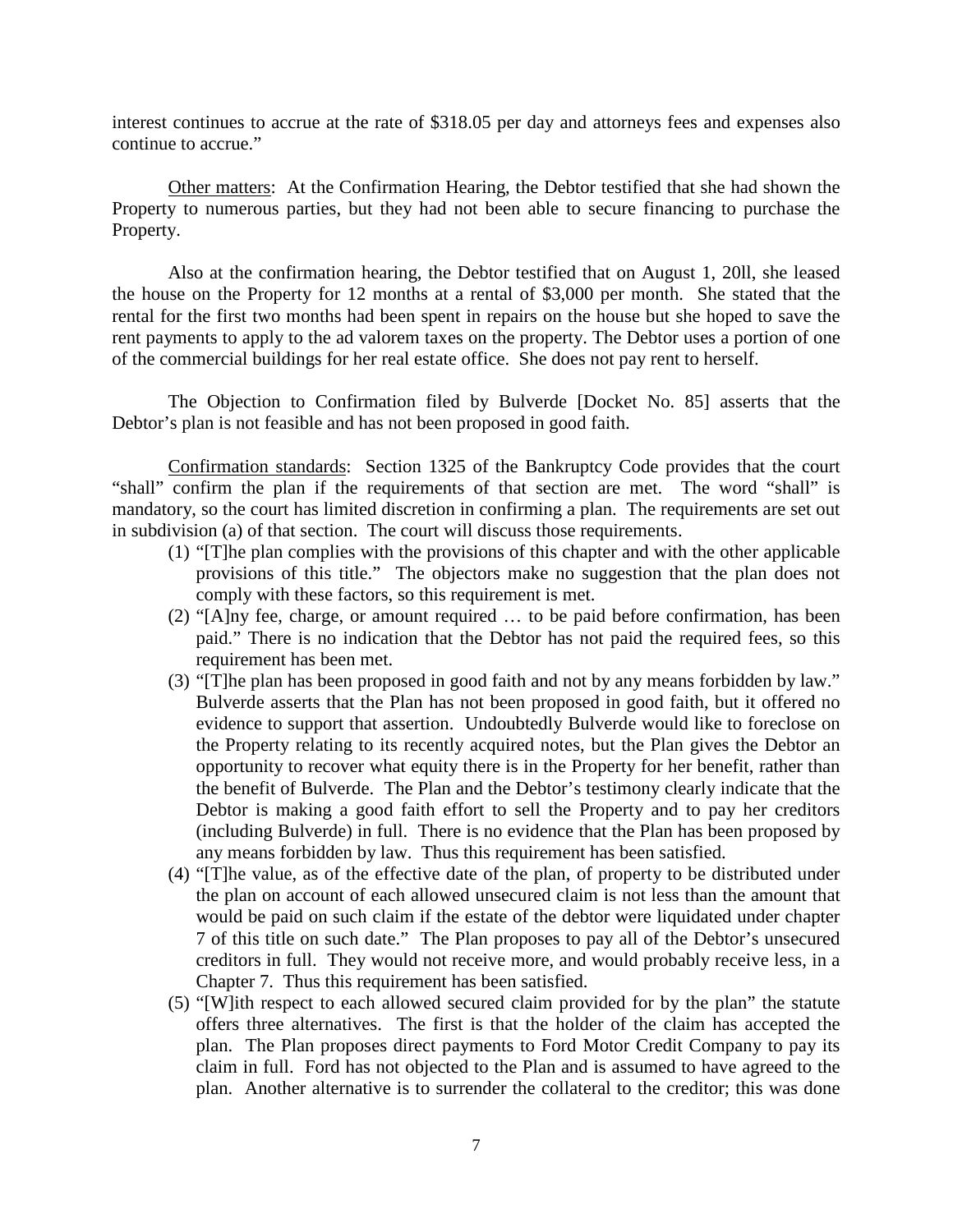with the vehicle leased from Toyota Motor Credit Company. The third alternative applies where the creditor has not accepted the plan. Bulverde has objected to the Plan. In that event, the plan "shall" be confirmed if (a) the holder of the claim retains its lien [the Plan does not seek to avoid Bulverde's lien] (b) if the case is dismissed or converted without completion, the creditor retains its lien [the Plan does not seek to extinguish Bulverde's lien in either of those events], and (c) "the value, as of the effective date of the plan, of property to be distributed under the plan on account of such claim is not less than the allowed amount of such claim" The allowed amount of Bulverde's claim has not been established, but the Plan provides for its allowed claim to be paid in full from the proceeds of the sale of the Property. The items listed under "Value of the Property" above, and in particular the insurance Bulverde placed on the buildings, show that there is adequate protection of Bulverde's lien during the two year time the Debtor has to sell the property.

- (6) "[T]he debtor will be able to make all payments under the plan and to comply with the plan." The Debtor, like many Americans today, finds herself in a difficult position in a "down" real estate market. However, she should be able to sell the Property in the two years allowed by the Plan and thus realize some equity in the Property for her creditors and herself.
- (7) "[T]he action of the debtor in filing the petition was in good faith." The Debtor's testimony and the Plan convince the court that the Debtor filed the petition in good faith.
- (8) This relates to domestic support obligations. There is no evidence that the Debtor is obligated on a domestic support obligation.
- (9) "[T]he debtor has filed all applicable Federal, State, and local tax returns as required by section 1308". The Chapter 13 Trustee checks to see that all applicable tax returns have been filed. The Trustee has not reported to the court that the Debtor is delinquent in any tax returns. Thus this requirement has been satisfied.

Conclusion: The Debtor has met the requirements of Section 1325 of the Bankruptcy Code, so the Plan must be confirmed.

The court must construe the terms of the plan.

- a. The Plan provides that the Debtor must "sell the property within 24 months of the date of confirmation." The court finds that the time expires on the second year after confirmation at the end of the day on the date immediately before the date upon which the Plan was confirmed. If the date of expiration is a Saturday, Sunday, or Federal Holiday, the date of expiration is continued until the end of the next business day.
- b. The term "sale" means that the sale must be closed and the proceeds available for distribution.
- c. The sale price must at least be sufficient to pay the expenses of sale and closing (as mentioned herein), all ad valorem tax claims on the Property, all amounts claimed by Bulverde, and any other validly perfected liens on the Property.
- d. If the sale does not close as stated, then, without further order of this court, the automatic stay of Section 362 of the Bankruptcy Code will be relieved so that all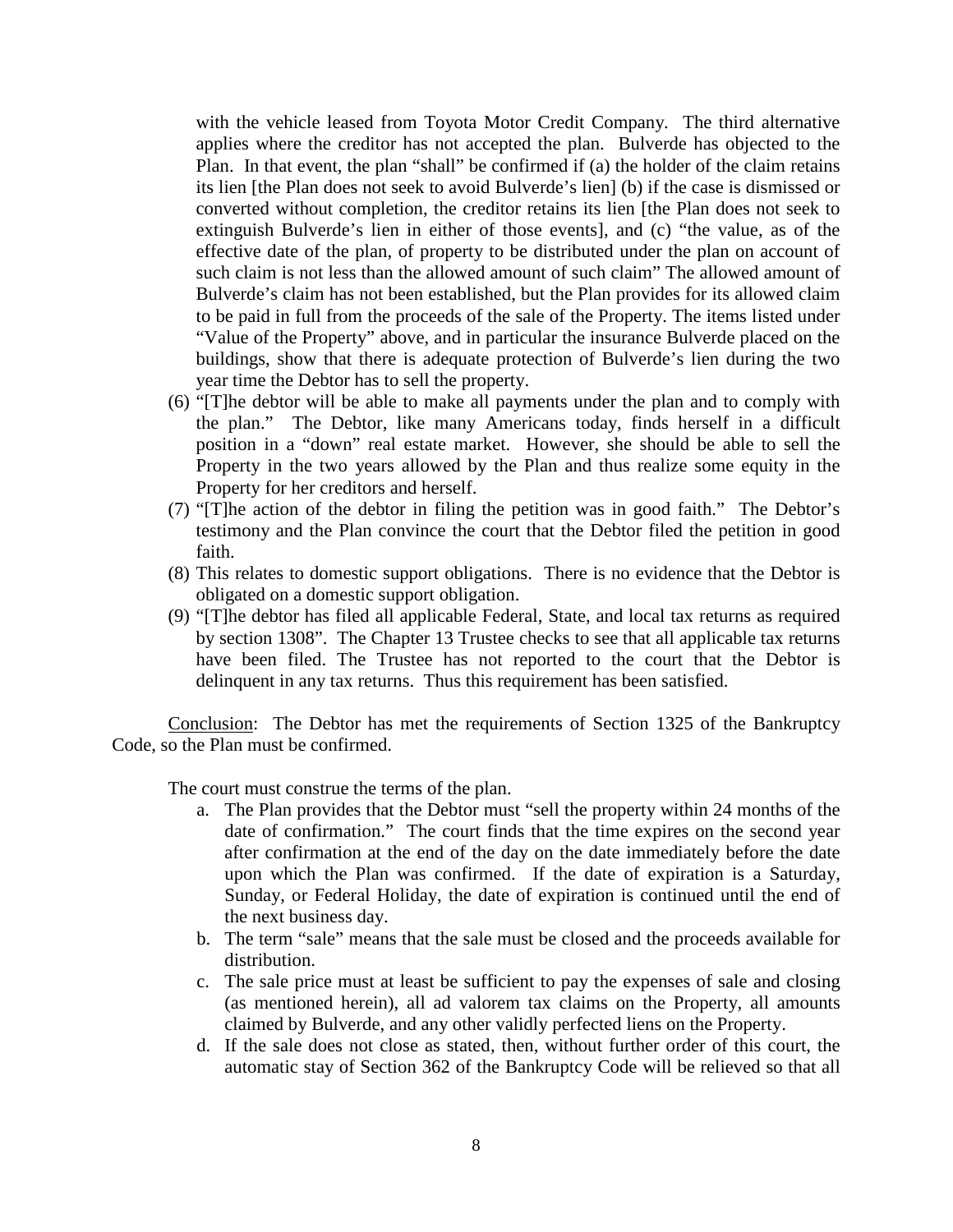ad valorem taxing authorities and holders of secured claims on the Property may proceed to foreclose on their collateral.

- e. All expenses of sale and closing shall first be deducted from the sale proceeds; provided, however, that no real estate commission shall be payable to the Debtor or to her real estate company.
- f. If the Debtor and any taxing authority cannot agree upon the amount owed to a taxing authority, the closing agent shall pay the principal of the tax claim to the taxing authority and shall escrow with the Clerk of this Court sufficient funds to satisfy the balance of the claim of the taxing authority. The parties shall file appropriate pleadings for the court to determine the amount due to the taxing authority.
- g. The court assumes that the ad valorem taxes for the year in which the sale is closed will be pro-rated to the date of sale and assumed by the purchaser, or that other appropriate provision for payment of the ad valorem taxes for the year of sale will be made.
- h. If the Debtor and Bulverde cannot agree on the allowed amount of Bulverde's claim, the closing agent shall pay to Bulverde the principal amount due on the notes held by Bulverde and Bulverde shall immediately release its liens on the Property in order that the transfer of title may take place. The closing agent shall escrow with the Clerk of this Court sufficient funds to satisfy the balance of Bulverde's claim. The parties shall file appropriate pleadings for the court to determine the amount due to Bulverde.
- i. If the Debtor disputes the amount claimed by any other creditor, the closing agent shall, with respect to such creditor, follow a procedure like the procedure outlined for the Bulverde claim. Any lien claim shall be released upon payment of the principal of the claim.
- j. The Supplemental Provision of the Plan seems to assume that the Property will be sold as one parcel. Testimony at the Confirmation Hearing indicated that the Property might be sold in parcels. The testimony indicated that the ad valorem taxes are assessed on the Property as a whole. If that is the case, and if a parcel of the Property is sold, the taxes on all of the Property would have to be satisfied from the sale of the parcel, unless the taxing authority agrees to a different handling of the matter. The ad valorem taxes are a lien superior to contractual liens.
- k. If the Property is sold in parcels and one parcel is to close before the other, the court hopes the parties can agree on a distribution of the funds from the first sale following the outline contained herein. If the parties cannot agree, they can return to the court for instructions.
- l. Nothing in these instructions shall prohibit the Debtor and affected parties from making a mutually acceptable agreement for a different handling of these matters. Such agreement should be in writing and available to the court and all creditors upon request.

Rented house: At the Confirmation Hearing, the Debtor stated that she had rented the house on August 1, 2011, for one year at the rate of \$3,000 per month. She stated that she wished to use the rental proceeds to pay the taxes on the Property, but that she had been forced to